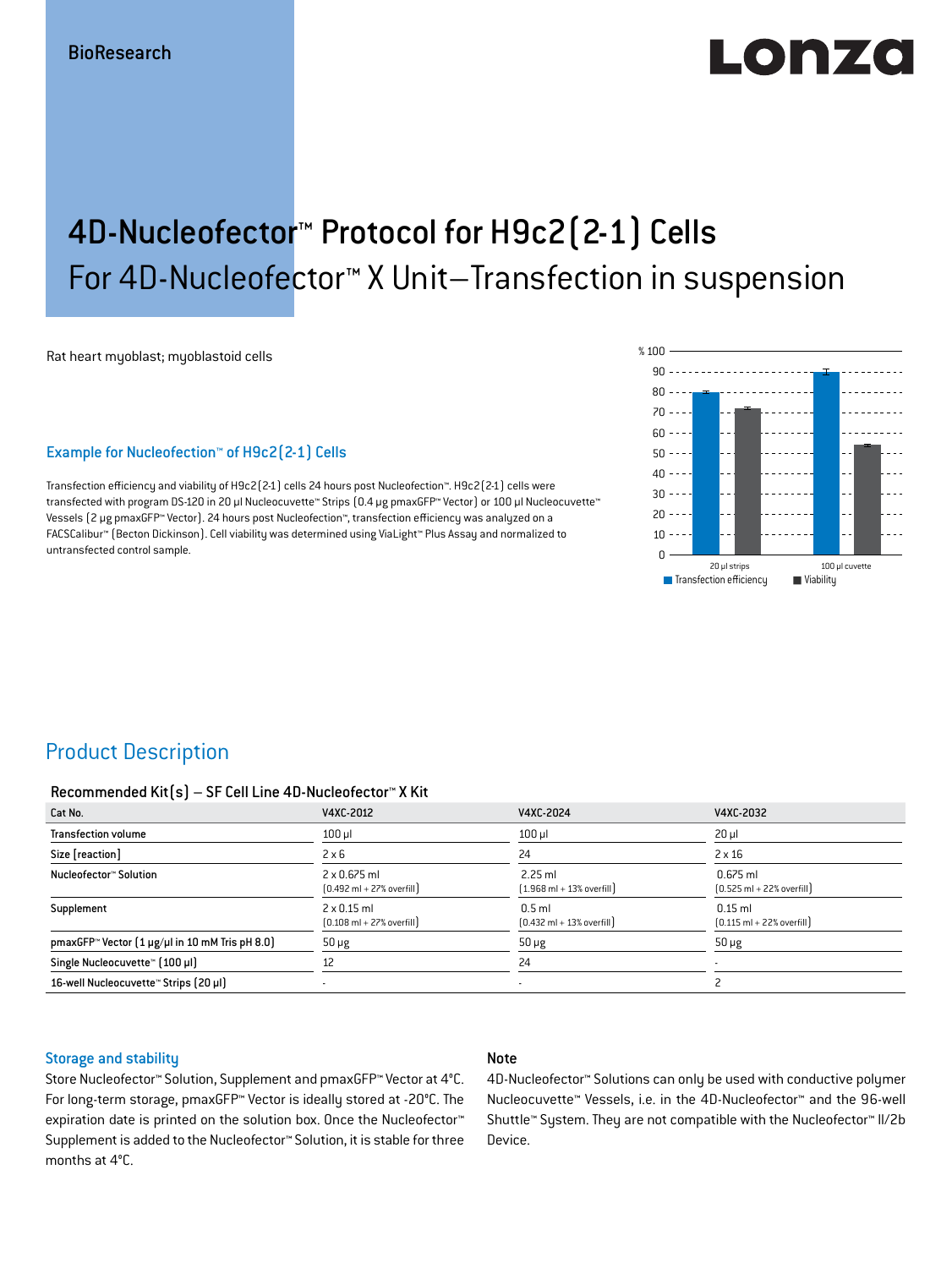## Required Material

#### Note

Please make sure that the supplement is added to the Nucleofector<sup>™</sup> Solution prior to use. For preparing aliquots, mix Nucleofector<sup>™</sup> Solution and Supplement in a ratio of 4.5 : 1 (see Table 1).

- 4D-Nucleofector™ System (4D-Nucleofector™ Core and X Unit)
- Supplemented 4D-Nucleofector™ Solution at room temperature
- Supplied 100 µl single Nucleocuvette™ or 20 µl 16-well Nucleocuvette™ Strips
- Compatible tips for 20 µl Nucleocuvette™ Strips: epT.I.P.S. [US/ CDN: Eppendorf North America, Cat. No. 2491.431, Rest of World: Eppendorf AG, Cat. No. 0030073.266], Matrix TallTips™ [Matrix Technologies Corp., Cat. No. 7281] or LTS Tips [Rainin Instrument, LLC, Cat. No. SR-L10F, SR/SS-L250S, SR/SS-L300S]. Before using other types of pipette tips, please ensure they reach the bottom of the Nucleocuvette™ wells without getting stuck
- Supplied pmaxGFP™ Vector, stock solution 1 μg/μl

#### Note

When using pmaxGFP™ Vector as positive control, dilute the stock solution to an appropriate working concentration that allows pipetting of the recommended amounts per sample (see Table 3). Make sure that the volume of substrate solution added to each sample does not exceed 10% of the total reaction volume (2 μl for 20 μl reactions; 10 μl for 100 μl reactions).

- Substrate of interest, highly purified, preferably by using endotoxin-free kits; A260:A280 ratio should be at least 1.8
- Cell culture plates of your choice
- For detaching cells: 0.5 mg/ml Trypsin and 0.2 mg/ml EDTA in PBS and supplemented culture media or PBS/0.5% BSA
- Culture medium: Dulbecco's modified Eagle's containing 1.5 g/L sodium bicarbonate and 4.5 g/L glucose [Lonza; Cat. No. BE12-614F] supplemented with 10% fetal calf serum (FCS), 2 mM Ultraglutamine 1 (Lonza; Cat. No. BE17-605E/U1), 100 μg/ml streptomycin, 100 U/ml Penicillin
- Prewarm appropriate volume of culture medium to 37°C (see Table 2)
- Appropriate number of cells/sample (see Table 3)

## 1. Pre Nucleofection™

#### Cell culture recommendations

- 1.1 Replace media every 2 3 days
- 1.2 Passage cells 3 times a week. A subcultivation ratio of 1:4 to 1:5 is recommended. Use early passages for Nucleofection™
- 1.3 Seed out  $1.5 \times 10^5$  2 x  $10^5$  cells/T162 flask
- 1.4 Subculture 2 3 days before Nucleofection™
- 1.5 Optimal confluency for Nucleofection™: 80 90%. Higher cell densities may cause lower Nucleofection™ Efficiencies

#### **Trupsinization**

- 1.6 Remove media from the cultured cells and wash cells once with an appropriate volume of PBS
- 1.7 For harvesting, incubate the cells ~5 minutes at 37°C with an appropriate volume of indicated trypsinization reagent (please see required material)
- 1.8 Neutralize trypsinization reaction with supplemented culture medium or PBS/0.5% BSA once the majority of the cells (>90 %) have been detached

## 2. Nucleofection™

For Nucleofection™ Sample contents and recommended Nucleofector™ Program, please refer to Table 3.

- 2.1 Please make sure that the entire supplement is added to the Nucleofector™ Solution
- 2.2 Start 4D-Nucleofector™ System and create or upload experimental parameter file (for details see device manual)
- 2.3 Select/Check for the appropriate Nucleofector™ Program (see Table 3)
- 2.4 Prepare cell culture plates by filling appropriate number of wells with desired volume of recommended culture media (see Table 2) and pre-incubate/equilibrate plates in a humidified 37°C/5% CO<sub>2</sub> incubator
- 2.5 Pre-warm an aliquot of culture medium to 37°C (see Table 2)
- 2.6 Prepare plasmid DNA or pmaxGFP™ Vector or siRNA (see Table 3)
- 2.7 Harvest the cells by trypsinization (please see  $1.6 1.8$ )
- 2.8 Count an aliquot of the cells and determine cell density
- 2.9 Centrifuge the required number of cells (see Table 3) at 90xg for 10 minutes at room temperature. Remove supernatant completely
- 2.10 Resuspend the cell pellet carefully in room temperature 4D-Nucleofector™ Solution (see Table 3)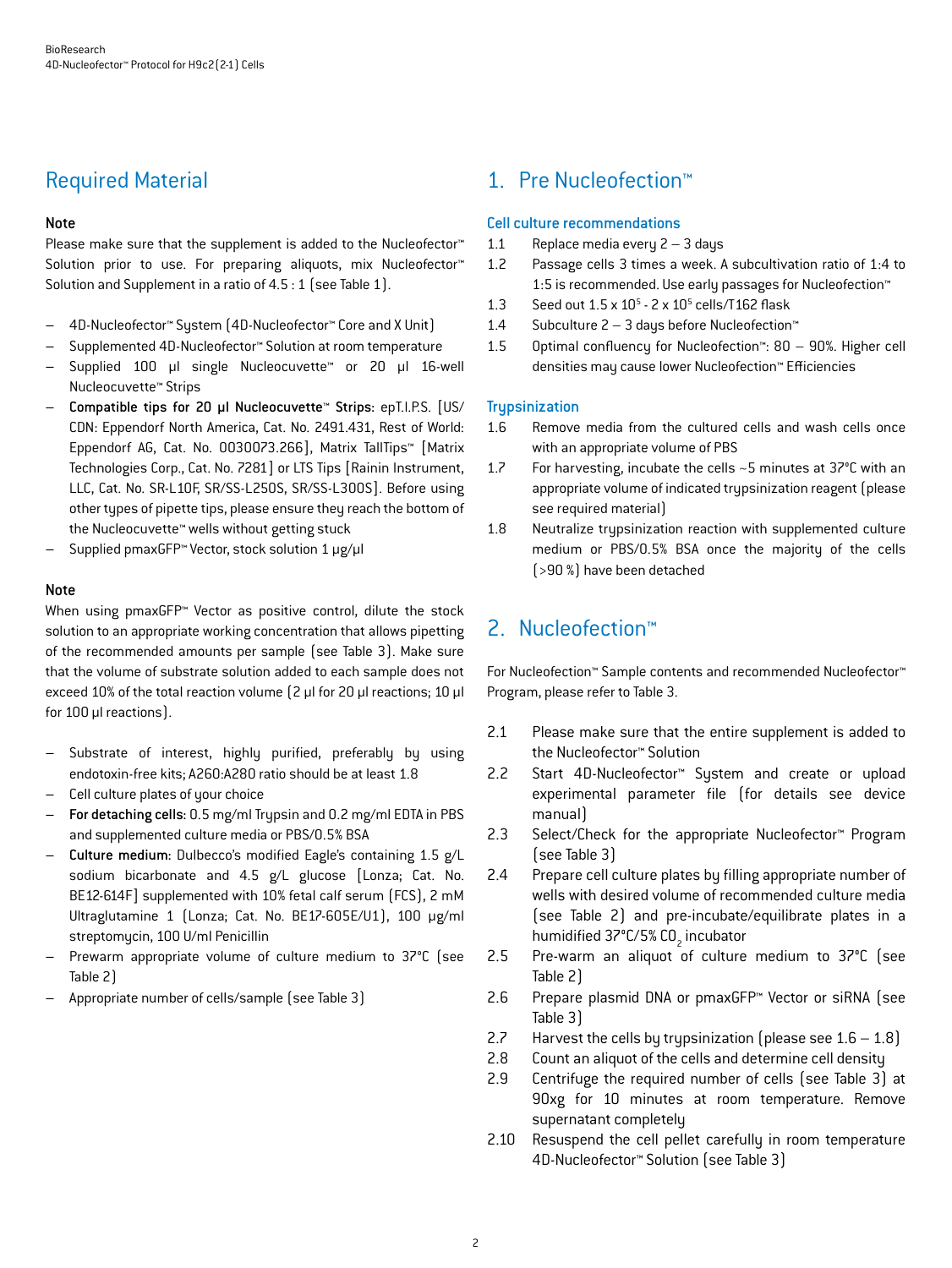- 2.11 Prepare mastermixes by dividing cell suspension according to number of substrates
- 2.12 Add required amount of substrates to each aliquot (max. 10% of final sample volume)
- 2.13 Transfer mastermixes into the Nucleocuvette™ Vessels

#### Note

As leaving cells in Nucleofector™ Solution for extended periods of time may lead to reduced transfection efficiency and viability it is important to work as quickly as possible. Avoid air bubbles while pipetting

- 2.14 Gently tap the Nucleocuvette™ Vessels to make sure the sample covers the bottom of the cuvette
- 2.15 Place Nucleocuvette™ Vessel with closed lid into the retainer of the 4D-Nucleofector™ X Unit. Check for proper orientation of the Nucleocuvette™ Vessel
- 2.16 Start Nucleofection™ Process by pressing the "Start" on the display of the 4D-Nucleofector™ Core Unit (for details, please refer to the device manual)
- 2.17 After run completion, carefully remove the Nucleocuvette™ Vessel from the retainer
- 2.18 Resuspend cells with pre-warmed medium (for recommended volumes see Table 2). Mix cells by gently pipetting up and down two to three times. When working with the 100 µl Nucleocuvette™ use the supplied pipettes and avoid repeated aspiration of the sample
- 2.19 Plate desired amount of cells in culture system of your choice (for recommended volumes see Table 2).

## 3. Post Nucleofection™

3.1 Incubate the cells in humidified  $37^{\circ}$ C/5% CO<sub>2</sub> incubator until analysis. Gene expression or down regulation, respectively, is often detectable after only 4 – 8 hours

## 3.2 Additional Information

For an up-to-date list of all Nucleofector™ References, please refer to: www.lonza.com/nucleofection-citations

For more technical assistance, contact our Scientific Support Team:

#### USA /Canada

Phone: 800 521 0390 (toll-free) Fax: 301 845 8338 E-mail: scientific.support@lonza.com

#### Europe and Rest of World

Phone: +49 221 99199 400 Fax: +49 221 99199 499 E-mail: scientific.support.eu@lonza.com

#### Lonza Cologne GmbH

50829 Cologne, Germany

Please note that the Nucleofector™ Technology is not intended to be used for diagnostic purposes or for testing or treatment in humans.

The Nucleofector™ Technology, comprising Nucleofection™ Process, Nucleofector™ Device, Nucleofector™ Solutions, Nucleofector ™ 96-well Shuttle™ System and 96-well Nucleocuvette™ plates and modules is covered by patent and/or patent-pending rights owned by the Lonza Group Ltd or its affiliates.

Nucleofector, Nucleofection, 4D-Nucleofector, Nucleocuvette and maxGFP are registered trademarks of the Lonza Cologne GmbH in Germany and/or U.S. and/or other countries.

Other product and company names mentioned herein are the trademarks of their respective owners.

This kit contains a proprietary nucleic acid coding for a proprietary copepod fluorescent protein intended to be used as a positive control with this Lonza product only. Any use of the proprietary nucleic acid or protein other than as a positive control with this Lonza product is strictly prohibited. USE IN ANY OTHER APPLICATION REQUIRES A LICENSE FROM EVROGEN. To obtain such a license, please contact Evrogen at license@evrogen. com.

The CMV promoter is covered under U.S. Patents 5,168,062 and 5,385,839 and its use is permitted for research purposes only. Any other use of the CMV promoter requires a license from the University of Iowa Research Foundation, 214 Technology Innovation Center, Iowa City, IA 52242.

Unless otherwise noted, all trademarks herein are marks of the Lonza Group or its affiliates. The information contained herein is believed to be correct and corresponds to the latest state of scientific and technical knowledge. However, no warranty is made, either expressed or implied, regarding its accuracy or the results to be obtained from the use of such information and no warranty is expressed or implied concerning the use of these products. The buyer assumes all risks of use and/or handling. Any user must make his own determination and satisfy himself that the products supplied by Lonza Group Ltd or its affiliates and the information and recommendations given by Lonza Group Ltd or its affiliates are (i) suitable for intended process or purpose, (ii) in compliance with environmental, health and safety regulations, and (iii) will not infringe any third party's intellectual property rights.

© Copyright 2013, Lonza Cologne GmbH. All rights reserved. D4XC-2012\_2013-03